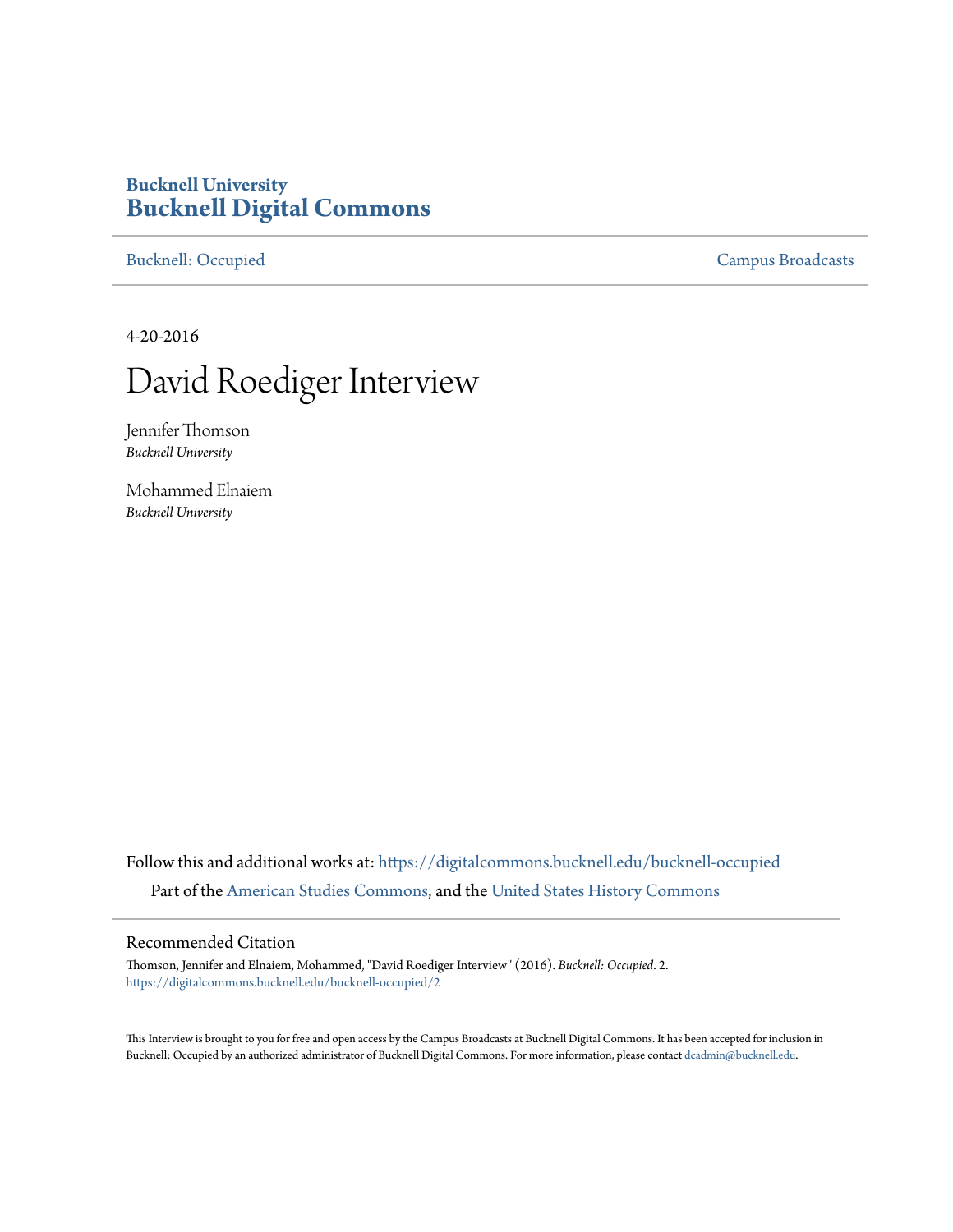**Bucknell: Occupied Copyright 2017, WVBU Bucknell Jennifer Thomson, interviewer (JT) Mohammed Elnaiem, interviewer (ME) David Roediger, interviewee (DR)**

#### **2016-04-20 00:51:39**

#### **Transcription**

**JT:** Hello and welcome to Bucknell: Occupied here on 90.5 WVBU Lewisburg. Tonight is an exciting show. I've got two people in the studio with me. First of all is our guest Professor David Roediger who's a professor of American Studies at the University of Kansas, he is here on campus today to deliver the final lecture in the Capitalism in Crisis series." He's gonna be talking on why saving the middle class won't work based on His forthcoming book, The Unhappy History of the Middle Class also with me in the studio is a favorite guest here Mohammed Elnaiem a graduating senior in history, who will be co-interviewing Dave with me, so welcome to campus, Dave, and thanks for being here, Mohammed, it's great to have the opportunity to talk with both of you today. So we thought we could talk about your most recently published books Seizing Freedom. I know, Mohammed, had the chance to read it with many other students, and then we could transition into talking about your new project on the middle class, so maybe if I can ask for those in the audience who haven't had a chance to read Seizing Freedom, if you can give us a sense of what you were after in that book.

**DR:** Great. First of all, I'm delighted to be here. I learned at lunch that people held in prison around in the area sometimes listen to this show, and that's terrific.

Seizing Freedom grew out of in a funny way out of Arab Spring and the series of revolutions in the Arab world that started actually not in the spring, it started in February in Tunisia. I was teaching a US History class at the time in modern US history survey, and I was trying to illustrate how when slaves started to move toward freedom, other groups were inspired because they did impossible things. And then uh white women, for example said what would that mean for me to think about things that had been impossible now being possible? So this was in February, and I told the students look at Tunisia. It won't end there, because you overthrow a impossible to remove 30 year dictator. Somebody else is gonna say, "Oh why we got a dictator. We're gonna think about doing the same thing." So I had actually given those lectures for years and years and years in US history about how the struggles of slaves to free themselves during the Civil War, inspired a new labor movement, a new women's movement and a Irish nationalist, movement in the United States all start to liberation movements coming out of the motion of slaves. But I never thought about writing it. And then the students actually became very interested in this point and some of them... I then had the following fall in a smaller class and by then, by the end of that semester, you had seen Egypt and you seen Bahrain and you had seen the demonstrations in the squares in London and in Spain, were beginning to develop and you were getting the beginnings of Occupy. And so, the students who remembered at that point, I thought I was some kind of soothsayer or something, and it really was about how history moves when it moves and how one group's struggles, inspires other group's struggles especially if what's achieved, seemed like it couldn't possibly be achieved. And the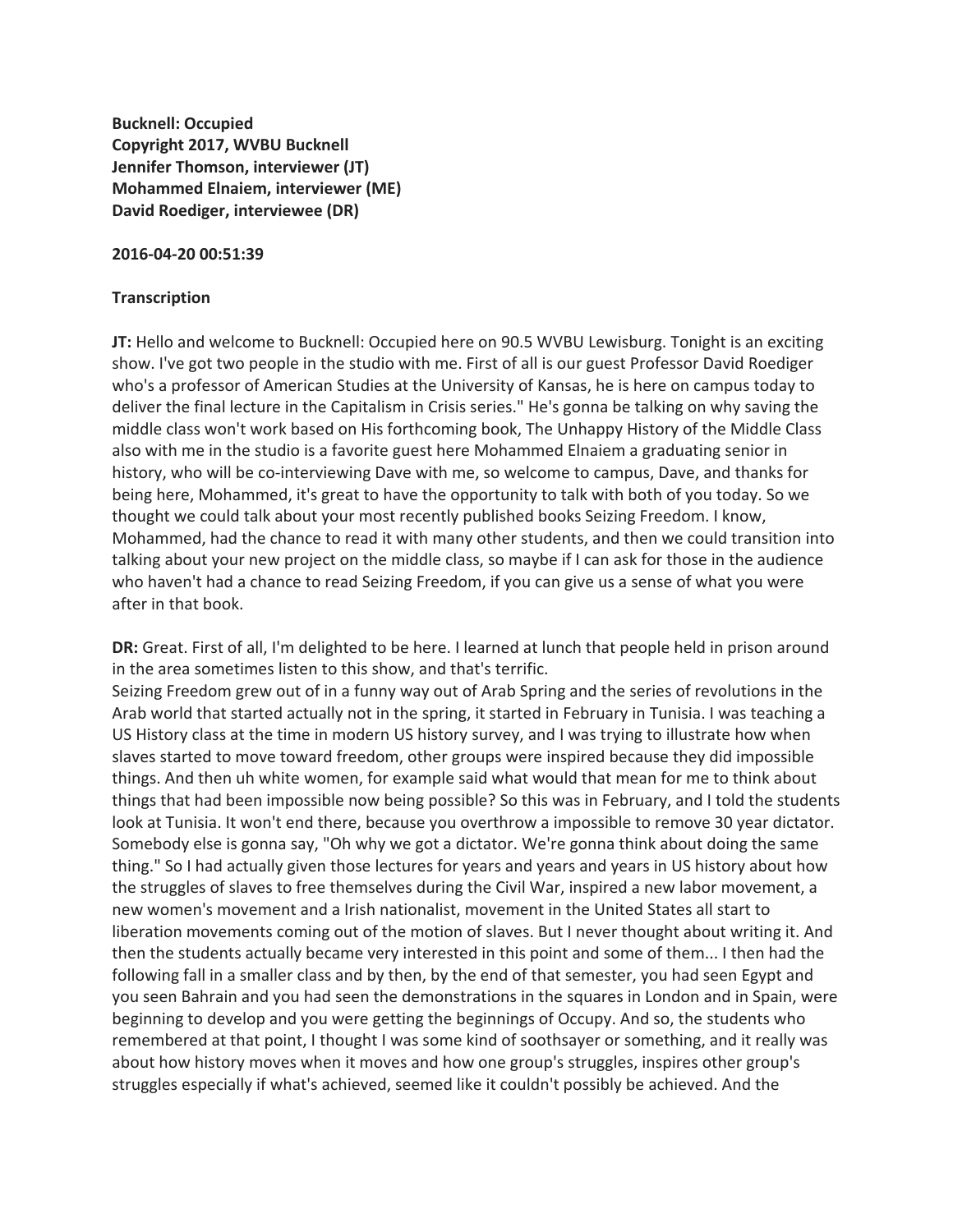immediate uncompensated emancipation of four million people just seemed completely impossible in 1859.

#### **JT:** Right

**DR:** And then, slaves made it happen by 1863 or 1865. so that's the kind of plot of the book, is that slaves move to take advantage of this new military and political situation, move literally toward the Union Army, and create the conditions for their own freedom. But in doing that, they then also create the conditions for other people to...

#### **JT:** Mm-Hm.

**DR:** ...think about what emancipation would mean for them.

**JT:** So, I mean, as I understand it, one of one of the central arguments of the book is based on a claim made by W.E.B. DuBois, that in fact, emancipation was a general strike on the part of slaves. So how is it that you understand this argument and how does it play out in the book?

**DR:** Yeah, Dubois pointed out that probably a half a million, maybe 800,000 people moved in some way away from plantations... of four million slaves at this time, but then he says the people who stayed on the plantation also refused to be disciplined in the ways that they had been disciplined before, and often the management of the plantation, some of the management was off the plantation fighting so they took advantage of the space to be un-governable, even if they stayed and... And so he says we should consider that not just a movement of some slaves but a general strike of the bulk of the slave population which withdrew their useful labor from the slave holding class terrified the slaveholding class because they thought that they knew what slaves were about, but also in a lot of cases, gave that labor to the Union Army by the end of the war by being soldiers and sailors. But even before that, by digging entrenchments and by doing useful work for the Union side.

**ME:** And so this concept is general strike it's a concept that I think W.E.B DuBois adopted from labor history. And usually in the context of labor history, general strike, usually means, a withdrawal, stopping the machines from moving. But here we're talking about a general strike as a form of movement and I wanted to know sort of that kind of distinction and why it can still be called a general strike outside of the lexicon of labor history.

**DR:** I mean, I think that the larger view of general strikes by Labor historians is sometimes a little bit too formal itself that if we actually looked at some of the big general strikes in US history, not nearly everybody participated but enough people to say, shut down the railroads and shut down a lot of production. Not everyone was convinced some people were encouraged to respect picket lines. So I think that all general strikes are something other than unanimous and lots of general strikes, I think probably most in history are not formally called so sometimes people balk at DuBois' characterization because they say "wait, there wasn't it [murmur] it didn't have a formal decisionmaking structure that enslaved people could decide to call a strike. They didn't have an organization that was above the ground." So I think that people do make that formal, objection and say, Well, couldn't be a general strike then. And I think I it is useful to insist that this is the form that the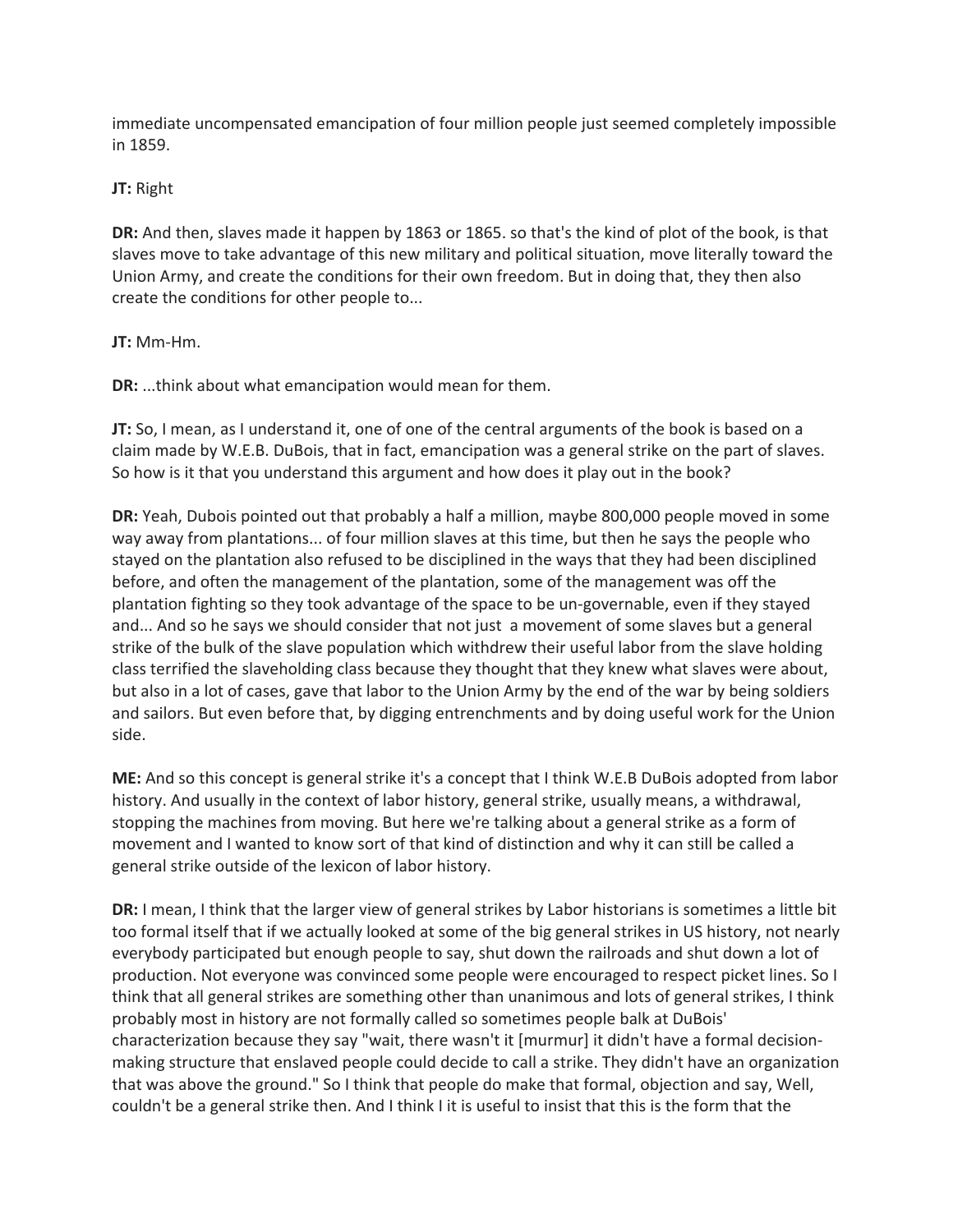general strike, took in this case, but also in a lot of cases. The Tunisian general strike is also not a disruption of factory production. It's a disruption of transport first. And then, things that spin out of it.

**JT:** I'm particularly interested in... So you talk as you were explaining the book you talked about the way in which the self-emancipation of slaves really inspired other groups to begin fighting for their own emancipation, right? Which I think one interesting aspect of that, I think for both Mohammed and I is the parallels then to the 1960s. But one thing that I wanted to think about before we get into that idea is... Maybe the relationship between revolution and reform in this sense. So certainly, you make the argument that self-emancipation was revolutionary and it was a complete interruption, of temporality et cetera, and in a way which women and Native Americans as well, were able to build upon.

#### [SOUND]

**JT:** But then at the same time, some of the struggles that you talk about, right? To get the right to vote for example...

**DR:** Right.

**JT:** or... an eight hour work day or more about. Well, they're just more reformist solutions.

**DR:** Yeah... yeah.

[CROSSTALK]

**JT:** They're more about integration into the existing order. So how do you see the relationship between those two elements?

**DR:** Well, I think that that's right, but we also have to realize how visionary and impossible women's suffrage seemed in the 1840s and 1850s and really up until the Civil War in 1848 when what some feminist historians think of is the first big feminist gathering in Rochester occurred. It was touch and go. Whether the three hundred people mostly women who were assembled there could be made to vote in favor of applying for women's suffrage, and some of the leadership said no that will expose the movement to ridicule and it's too visionary. Some people say crazy a demand to be countenanced. And according to one of the stories that circulates and now it's being challenged, Frederick Douglass the great escaped slave leader also in Rochester is kind of drawn to the convention to convince people that they need to ask for what they need, instead of what seems possible and diplomatic and practical and reform-minded. So, in, in that sense, and right up until the early 1860s, only in the very few areas did that demand gain any traction at all. So I think the most impossible thing, the book argues that the most impossible thing in US politics, at the time was immediate emancipation without compensation to owners of four million slaves without any planning. But probably the second most impossible thing was women's suffrage it still hadn't really, in any case, become a practical political demand and people envisioned it as needing to be ratified by men. So, if you envisioned referenda, women weren't gonna participate in those referenda, so it was really an uphill battle for it to be heard. Similarly, the eight hour working day people--about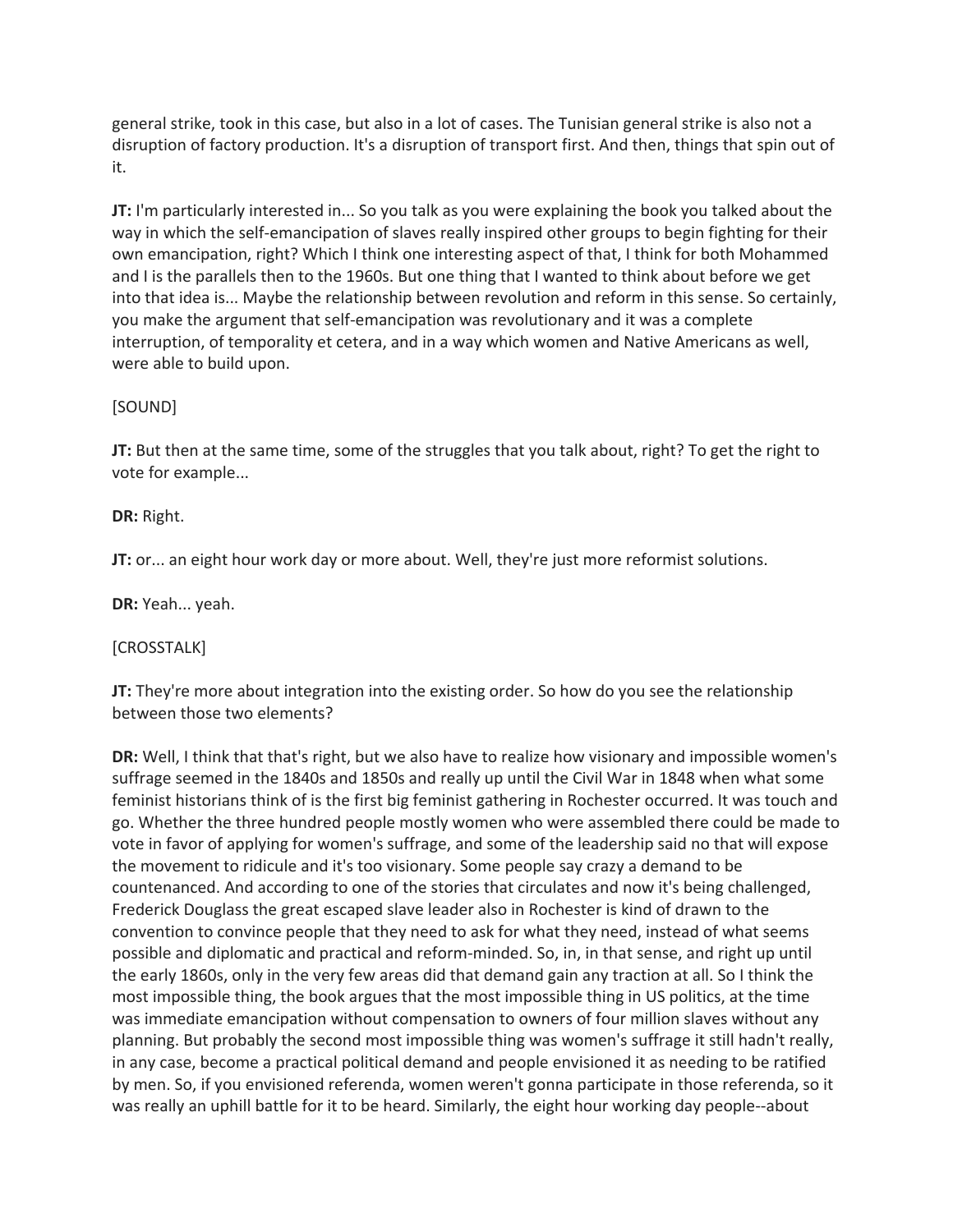half--worked from sun up to sun down, so in the Summer, 14 or 15 hour days. The ones who had won reforms had won a ten hour working day, which stretched from six to six, with two hours for lunch and dinner, so the eight hour day was really a reenvisioning of the day as workers controlling two-thirds of their own time. There's a chapter in Capital where Marx talks about the working day and he talks about it as the one reform that actually gets to the heart of matters of who controls labor and who controls life and kind of leads to other changes.

**ME:** I just wanted to sort of sort of moving on to the 1960s, which...

# [CROSSTALK]

**ME:** And I know you used the term Rainbow Coalition. Again, it's another moment in history where you find a lot of really interesting parallels with the emergence of the black movement a lot of other movements sort of coalesce around it. Especially in Chicago where they start to see the blacks as the vanguard of the revolution through, but instead through these sort of Maoist [INAUDIBLE] Marxist terms.

# [SOUND]

**ME:** And then sort of women come up, we have the Gay Liberation Front, the Brown Berets, and all of these people. I don't know, they're sort of inspired by that. I don't know, like for me--I'm not trying to make this argument sort of an ethno-nationalist perspective or something, but what is it about black America that does this? [INAUDIBLE]

**DR:** Well, I think in both these instances--the end of Jim Crow and the end slavery--it was this bedrock of reaction that it couldn't move, it was impossible, it was natural, that white supremacy was going to be the order of the day. So when people managed to shake that that--really beginning in the 50s, but certainly by the middle of the 60s. I think you get this questioning then of all of these other natural hierarchies including, especially male supremacy in that period. So that you got in a replay of the first women's movement growing out of first wave feminism, growing out of black struggle. And then second wave feminism, also grows out of a black struggle. And this also brings up and this might be one of your later questions, but ending of civil war movements, ends up to be kind of tragic. That the women's movement and the movement of emancipated slaves, can't really get along by the end of the in 1860s. The labor movement kind of in general, excludes both black workers, and women workers. So to say inspiration that people are inspired by other people doesn't mean that that solves every problem

# **ME:** Right.

**DR:** From that point forward, and I think we see that in the 60s too in which there are the women's liberation movement, that we got had its own limitations.

# **ME:** Right.

**DR:** The official labor movement, mostly didn't figure out a way to get very much behind civil rights, but definitely not behind black power or...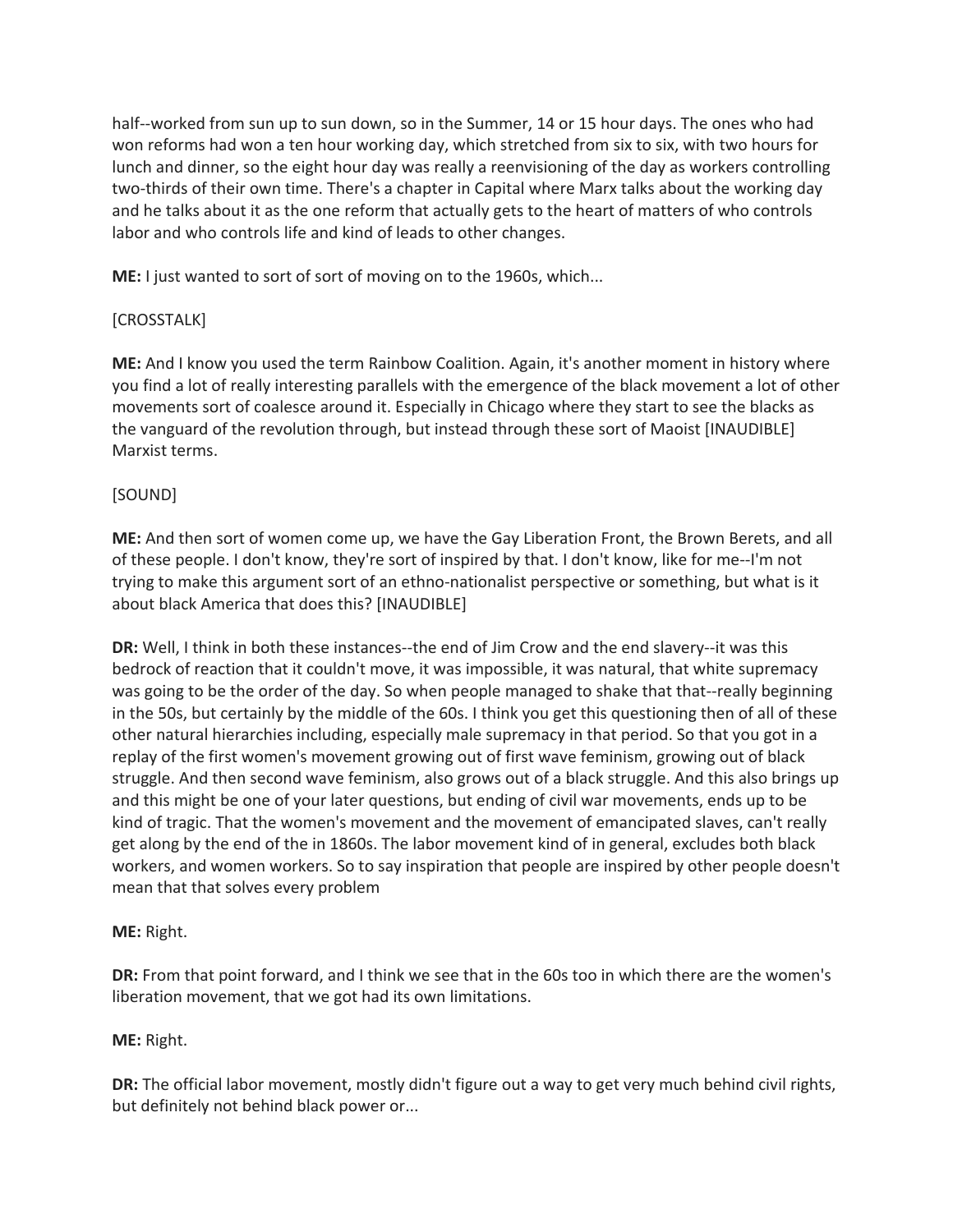#### **ME:** Right.

DR: I lived in Chicago in some of that period and it was a really interesting period in which you had, including young poor whites who were organizing alongside Fred Hampton, and there's beginning to be good writing about that now. So it was a fascinating period but it also came up against its own limits, pretty quickly sometimes.

**ME:** And one more question just.. Well, not one more question, [LAUGH] Another question I wanted to ask was, do you see that kind of politics possible today? And especially in terms of the way in which our movements, for example, Black Lives Matter movement and everything the way we ask or seek demands or sort of our emancipatory imagination "Where we wanna go." Do you see that a kind of universalizing thing that happened for example, in the brief period in the 1860s and the period of the late 1960s, do you think that that is another possibility or do you think there are some barriers to that kind of Rainbow Coalition?

**DR:** Yeah... I think this is a really important point, I think, that there are always barriers, but I think the really key point to make is that Black Lives Matter is itself a universal demand. It's not an ethnoracial demand--just. It's also a demand that creates all kind of space for everybody else in society, to have forward motion, in terms of social movements and even when it receives when Occupy receded, I guess, your show takes its name from...

**JT:** Yeah, yeah, I was in New York at the end.

**DR:** When occupied receded. It kind of receded in the context of elections. So I think that there are some kind of interesting parallels in which you have these insurgent social movements that don't quite know how to fit in to this.

#### [SOUND]

**DR:** Mania of election in the United States in some ways. And elections are so long now, they... like half the time is election season in the United States. So these movements both of them more or less stayed out of the electoral process, or tried to use it to their own ends without joining one candidate or one party or another but they really have had their impact. I mean, you would not get anything like Fight for Fifteen successes, if it weren't for Occupy. It just made all the difference in the world or...

#### **ME:** MmHm.

**DR:** I guess, Hillary Clinton's for Fight for 12, but whatever it is, that would have been impossible four or five years ago, as well, so they clear away a lot of space. And... I think there are barriers I think that one of the things that kind of disappointed me and that I've been trying to write about is I think that the immigrant rights movement and Black Lives Matters still... the coalition, there hasn't quite emerged in the way that it might emerge. And it's a funny thing 'cause a lot of the activists are involved in Fight for 15 as well, which is often immigrant workers as well, as Black Lives Matter, but at the level of rhetoric, there's a lot of endorsing of each other's demands. But at the level of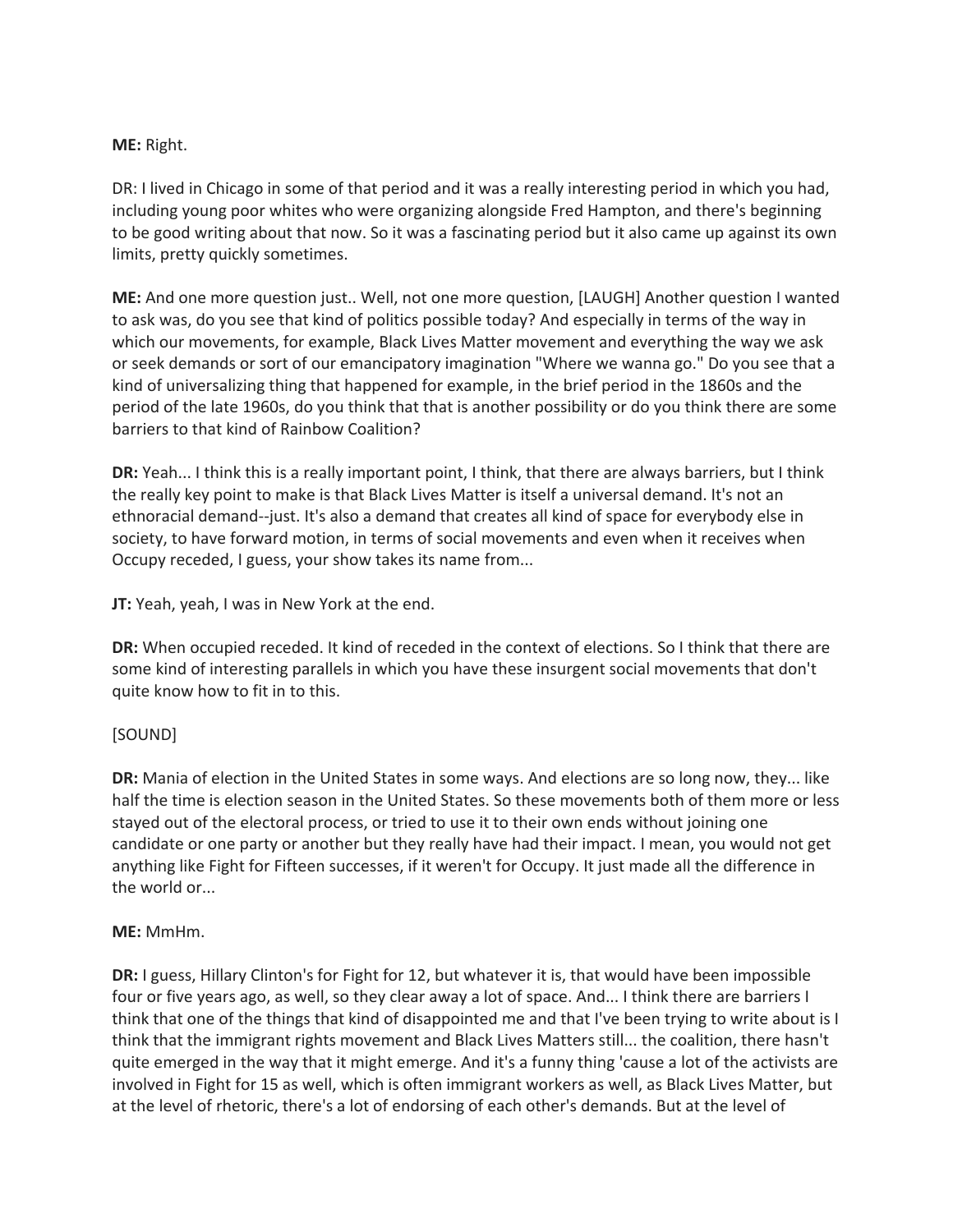demonstrations and the like I think it's slow to develop. You know, people are oppressed they're commonly oppressed, but they're oppressed in very different ways.

#### **ME:** Right.

**DR:** And so I thought about this in St. Louis a lot. I was mostly involved with the Ferguson Movement, in St. Louis.

#### **JT:** MmHm.

**DR:** One of my kids is the attorney for a lot of those Ferguson lawsuits. And I thought a lot about how the kind of confrontational tactics with the police, which I thought was often tremendous and really made the movement take off. It also pretty much meant that what the government now calls unauthorized immigrant workers aren't gonna show up for those demonstrations, right? Because that's the very last thing you want is to be penned up in a situation like that and have your immigration status surface. So I think sometimes we think when coalitions don't develop it's all our fault, and we can't... We're not smart enough to do the right thing or committed enough to the right thing, but often it's really about, how the structures of oppression hit people in different ways and therefore, there's a certain logic to them not fully coming together in the same tactic in the same movement.

**JT:** One of the things that I'm thinking of as you've both been talking... Is this argument that Nikhil Singh made in Black is a Country where he argued that black liberation has always been about making arguments that appeal beyond the nation, right? That they... They always draw on the universal yet often times, the tactics or the solutions manifest themselves in a national framework. So, I'm wondering how that argument played out in your own research for this book, and whether that was something that you found to be true in talking about emancipation.

**DR:** Yeah... I studied with the great African-American historian Sterling Stuckey who now is retired from Riverside but at the time we were both at Northwestern, and Sterling's book on black nationalism is called Slave Culture. And he's still, he's the first person, I think, to really make in a full way the argument that Nikhil also makes--this came out in the 1980s, from Stuckey--and he argued that there was this long tradition of black nationalism that comes out of not individual, relatively privileged northern leaders, but comes out of the culture of slaves. And then the northern leaders kinda struggled to catch up...

#### **JT:** MmHm.

**DR:** ...with the egalitarianism and the cultural creativity and unity that slaves had achieved. It's a really interesting argument, but he identifies a kind of a black autonomous tradition, that doesn't so much focus on separatist, but focuses on people who argue for black institutions, and black power but not a separate black state. They don't wanna go back to Africa, so his Nationalists are Paul Robeson, and W.E.B. DuBois and in the 19th century Henry Highland Garnet and people who were very much stay-at-home nationalists and who wanted to make an impact that... changed the whole nation... both by creating space for African-American liberation they change the nation, but they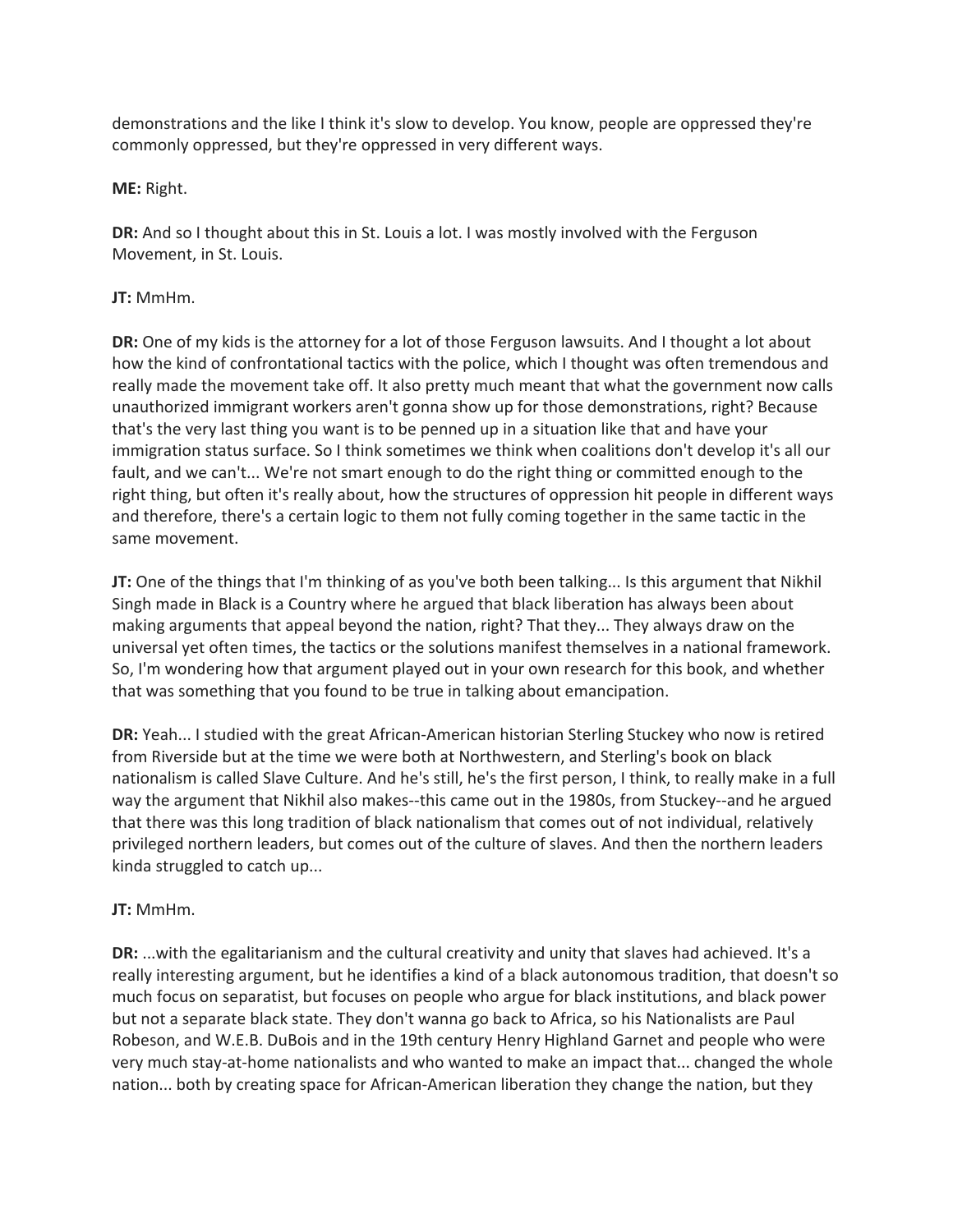also realize that they had to change the nation if they really wanted to create space for black liberation. So both of those things were true, at the

**JT:** MmHm.

**DR:** ...at the same time. And I feel like I always keep coming back to that early work by Stuckey, and by George [INAUDIBLE 22:18], and other historians of that generation who really were reflecting on the 60s, but mostly wrote about the 1800s as historians. So I think that I love Nikhil's work, but I think that there's also a kind of a pre-history to that of the people who are making this kind of broad argument that black nationalism is repeatedly about reaching out and making coalitions, and it's not an inward looking movement...

**JT:** I mean, I'm wondering Mohammed, if you can chime in on this since you've done so much research in this area.

**ME:** Right, I think one of the main researchers--I also [INAUDIBLE] really, really useful I mean, it was an honor thesis that was totally aborted because I'm still working on my writing skills [LAUGHS]. The thing that I was looking for and I'm reflecting in the same way that you were reflecting in 2011. I think 2011 was the year that changed a lot of our generation, especially with the Arab Spring, and not only in terms of what happened and getting rid of the regime and to us--I mean, I don't want to speak blanket to us--but to a lot of students my age or to a lot of people my age who were radicalized by this period, it wasn't so much getting rid of, for example, Hosni Mubarak.

**DR:** Right. Right.

**ME:** or it was what was happening in the squares. These solidarity, things these questioning of the very idea of leadership. And so I was trying to trace this idea of a black autonomous tradition in the same way that these historians were...

**DR:** Yeah.

**ME:** ...That sort of askews leadership. And I found sort of this narrative of the self-activity of the slaves, the self-activity of them, and the ways in which, they... But I was wondering where to look, for example, for the political institutions that weren't bound by an idea of taking over the state... like in Haiti or something. Like the political institutions that were autonomous and that was sort of a dead end for someone like...[LAUGHS]

**DR:** Yeah, so in what period were you talking about... were you looking at?

**ME:** Especially during this period... slave revolts in the 1800s.

**DR:** Yeah. Yeah.

[CROSSTALK]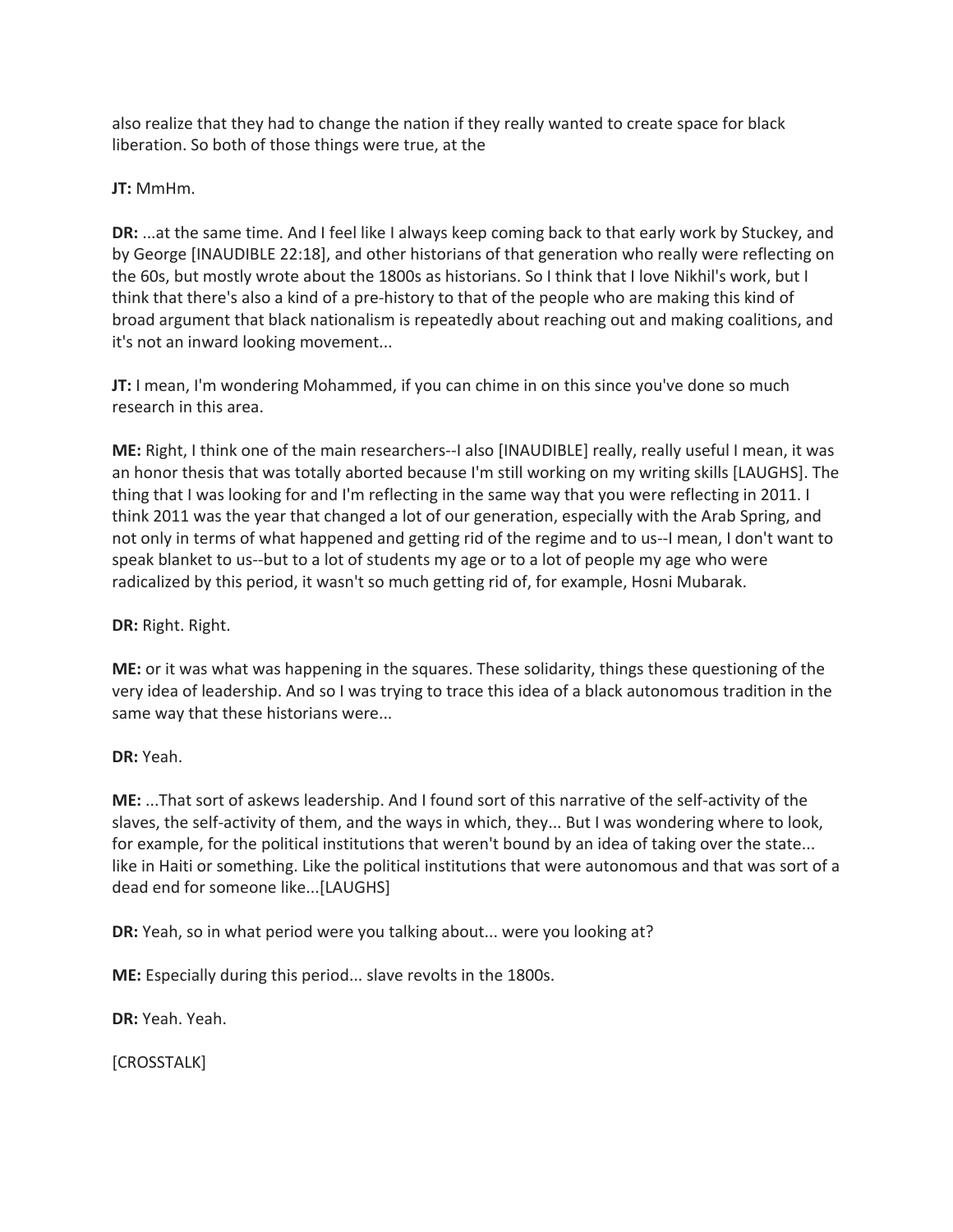**ME:** But even during... I wanted to see if there was, for example, contestation what Haiti would look like in those kinds of things.

**DR:** Yeah. Yeah.

[CROSSTALK]

**DR:** Yeah, I think the so-called Negro Convention Movement which are mostly in the 1840s and 1850s, and mostly by state. I think they're an interesting example of that. Of course nobody was above ground, advocating for slave revolts in a practical way. Some people would have debates about whether violence was justified or are not.

**ME:** MmHm.

DR: And the Negro Convention Movement ended up being a lot about opening schools, opening trades for Northern African-American, free black Northerners, but they are kind of a welldocumented area of people that are more or less in this milieu that Stuckey's talking about. That they're not interested in going to Haiti.

**ME:** MmHm.

**DR:** They're not interested in going to Liberia.

**ME:** MmHm.

**DR:** But they're... or Nicauragua... they're interested in black autonomy within the United States, separate organizations in order to have an impact on the whole of society.

**ME:** Right.

[INAUDIBLE]

**JT:** One of the... also just to think about this one of your interesting arguments that you were making was the way in which revolution, or revolutionary moments become co-opted, right?

**ME:** Right.

**JT:** And then the ways in which those who once were revolutionary oftentimes end up participating in that co-optation.

**ME:** Right.

**DR:** Right.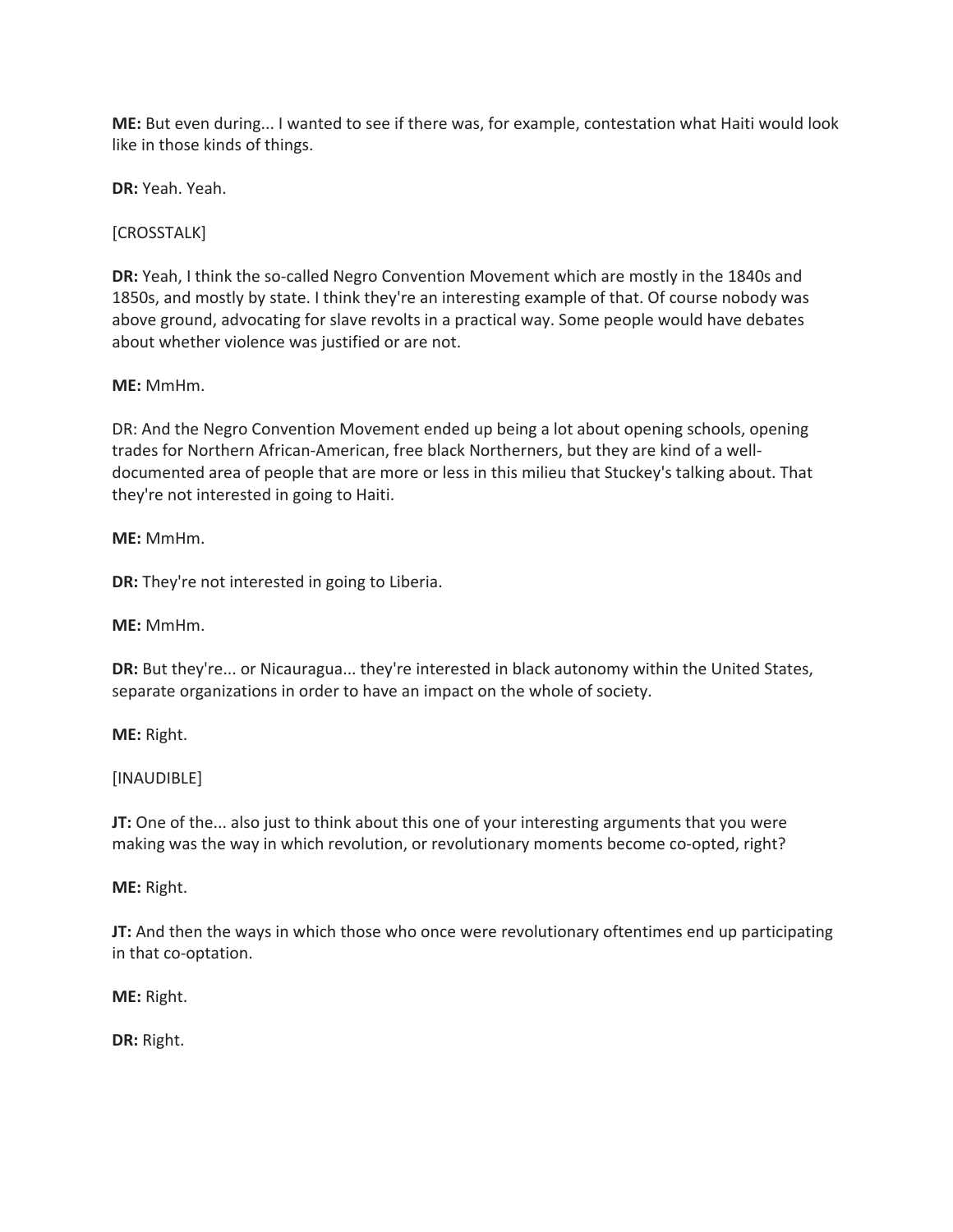**JT:** And I know you talked about it a lot through Black Lives Matter and I'm sure that you as well, Dave, have examples of ways in which these very powerful revolutionary moments become coopted.

**ME:** Right, exactly and just to expand on that in my argument was, was that in the 20th century, you had this conception of class suicide, almost, amongst middle-class intellectuals.

**DR:** Right.

**ME:** They understood that, okay, we have to betray our calling Frantz Fanon says we go into the colonial universities and snatch the information away and give it back to the period.

**DR:** Right.

**ME:** But there was never this understanding of abolishing the idea of the middle class itself, there was always this sort of understanding that there always has to be a sort of cadre that leads the passive masses.

**JT:** MmHm.

**DR:** Yeah. Yeah.

**ME:** And that was another thing that I was trying to see is how could we get past that? And I think that sort of segues into the topic of your next book, and I was wondering if you had anything to say about that for example?

**DR:** I do wanna not leave your work too quickly [LAUGHS] and to think about whether things have changed at all since Black Lives Matter. And I think that as pessimistic, as we can be, that there are some things that are kind of different about this moment. One thing, at least in the Midwest is so often the leadership is female and queer to begin with, so you're not really talking about a black self-activity inspiring feminist self-activity, or queer self activity, you're talking about the things at every moment.

**ME:** MmHm.

**DR:** ...being already embodied in some of the same people, and again, that doesn't solve things.

**ME:** Right.

**DR:** it creates a different situation than we've seen before. I also think that for better and for worse, there've tried to be discussions about leadership.

**ME:** MmHm.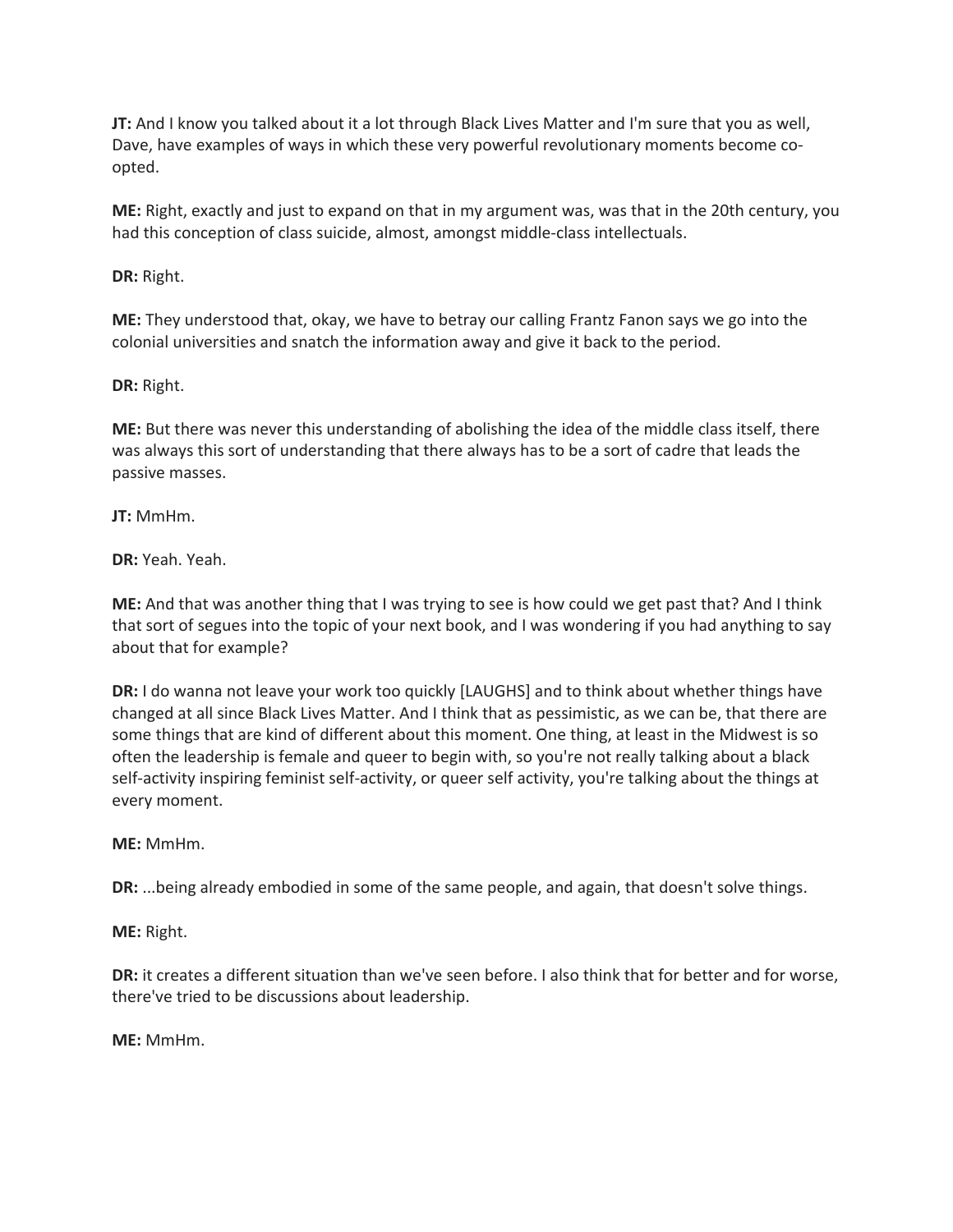**DR:** and tried to be a sense that in Ferguson, people wanted to say that they were all leaders and sometimes that was tactically a smart thing to do, that you didn't know that the police for example, couldn't pick off...

**ME:** Right.

**DR:** at a leadership.

[CROSSTALK]

**DR:** Sometimes it was a little bit true, it was something that people were striving for. But then you have to ask yourself, if you say that, but the social media and intellectual arguments, that people are commanding are still middle class people are better at that sometimes...

#### **ME:** Right.

**DR:** ...than urban masses young people are. There was a really interesting formation in Ferguson, of young people who camped out when... where Mike Brown was killed and first older black women set up this kind of vigil for the first few nights, but then this little core of about a dozen, two dozen local, sometimes very young, like fourteen year old kids started camping there, and it made it more like Occupy then like episodic demonstrations. There was a core of people there every night.

#### **ME:** MmHm.

**DR:** And then the people who came and joined that encampment, were right away trans people and some trans people of color, some not. And so you had this astonishing Ferguson is a very isolated place, it doesn't have cafes or things that where you'd have this public culture, but all of a sudden you had in this encampment. These people that were just going through astonishing transformations. But that little group, I think, didn't really succeed in becoming necessarily, the leaders of the large group.

#### **ME:** Right.

**DR:** We don't know what's gonna happen to them ten years from now and some of them will still be really young [LAUGHS] ten years from now, but... It's an interesting thing where people want to get away from this old model of a cadre leadership, but it's sometimes not that easy to do, and it's not just a matter of proclaiming that we're done with it also. Then you have to ask, Well then, who does get to lead if there's still are leaders in fact even if people are disavowing the idea of leaders who are those people? and how can they make things more democratic? That's a hard set of questions.

**ME:** I think ones we all have to work to think about it.

**JT:** So how did this, how did you jump from Seizing Freedom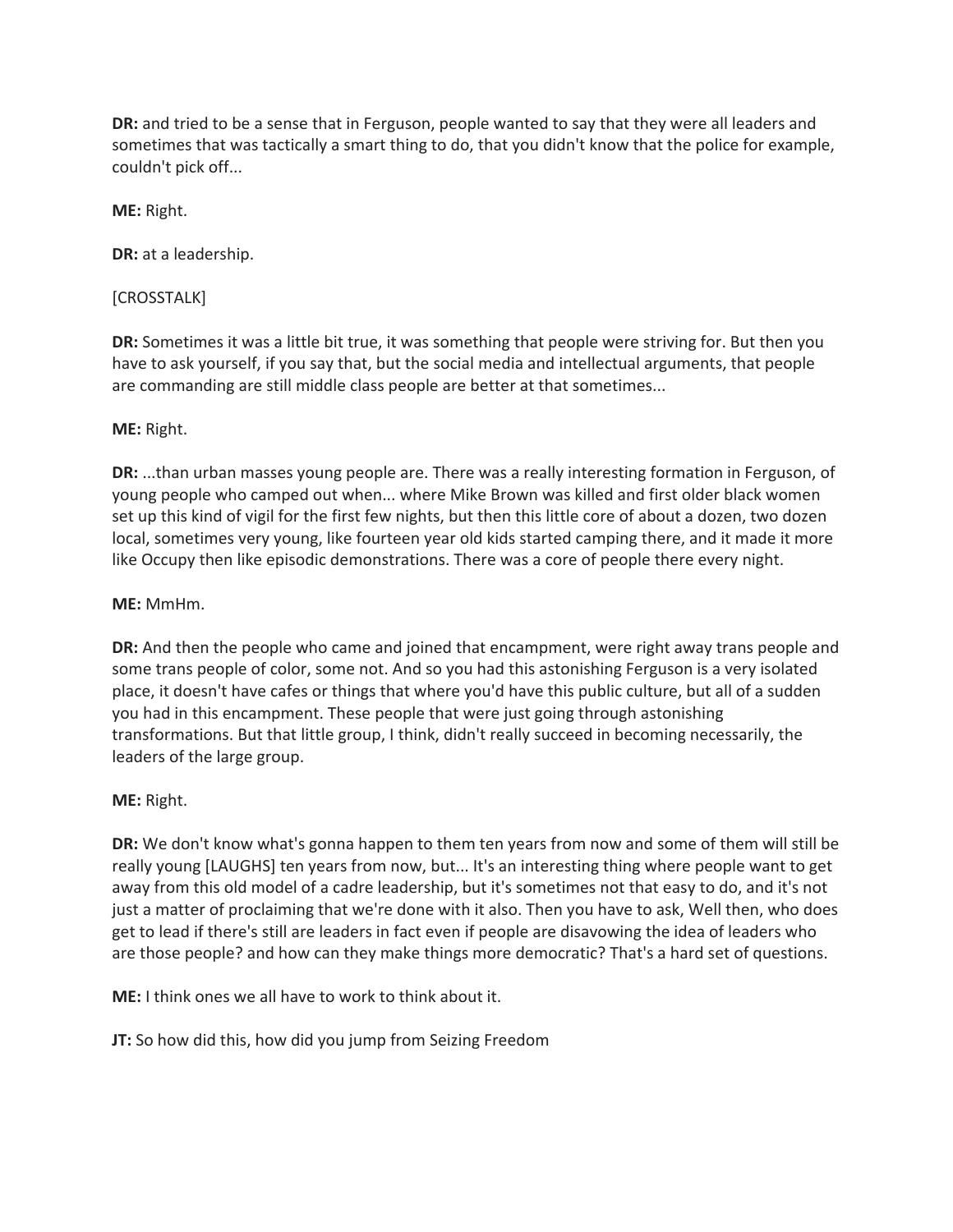**DR:** Yeah.

**JT:** to this new project or is a new project something that you've been working on for quite a while, and now just got back to... how did these... How do these two things tie together for you?

#### [CROSSTALK]

**DR:** I get talking about this tonight, but about...

**JT:** Yeah,

**DR:** about five years ago, I guess, I was finishing this book, on the middle class. And then in the terms that we've been talking about it here, Arab Spring kind of took over.

#### **JT:** MmHm.

**DR:** ...my writing and I decided to do this other book instead, but both of them had compelling deadlines [LAUGHS] So the Seizing Freedom book... if it was gonna be associated with 150th anniversaries of emancipation, it needed to come out by 2015 when which it did, but the middle class book was meant to coincide with this election because I thought that in the presidential elections--last couple of presidential elections--people fell all over themselves to be the best advocate of the middle class.

**JT:** Oh yeah.

**DR:** Didn't matter too much of who was Democrat or Republican,

**JT:** Yeah.

**DR:** ...or if it was Clinton or Obama in 2008, they were both using the word middle class as many times as they could and saying that that's what they were all about. So I thought that would be a moment to kind of say, Well what do we really mean when we say

**JT:** MmHm.

**DR:** ...we're defending the middle class? And in a curious way it hasn't quite happened that way. The Hillary Clinton campaign, has--and I guess you'll get to really see this in the next week--cause this will be a place with a lot of advertising.

**JT:** Oh, it's coming...

#### [LAUGHS]

**DR:** Yeah... but they've kind of dialed back the middle-class rhetoric, and I think it's partly because they're starting to be some polls in the United States that show that not so many people So selfconsciously, self-confidently say that they're middle class.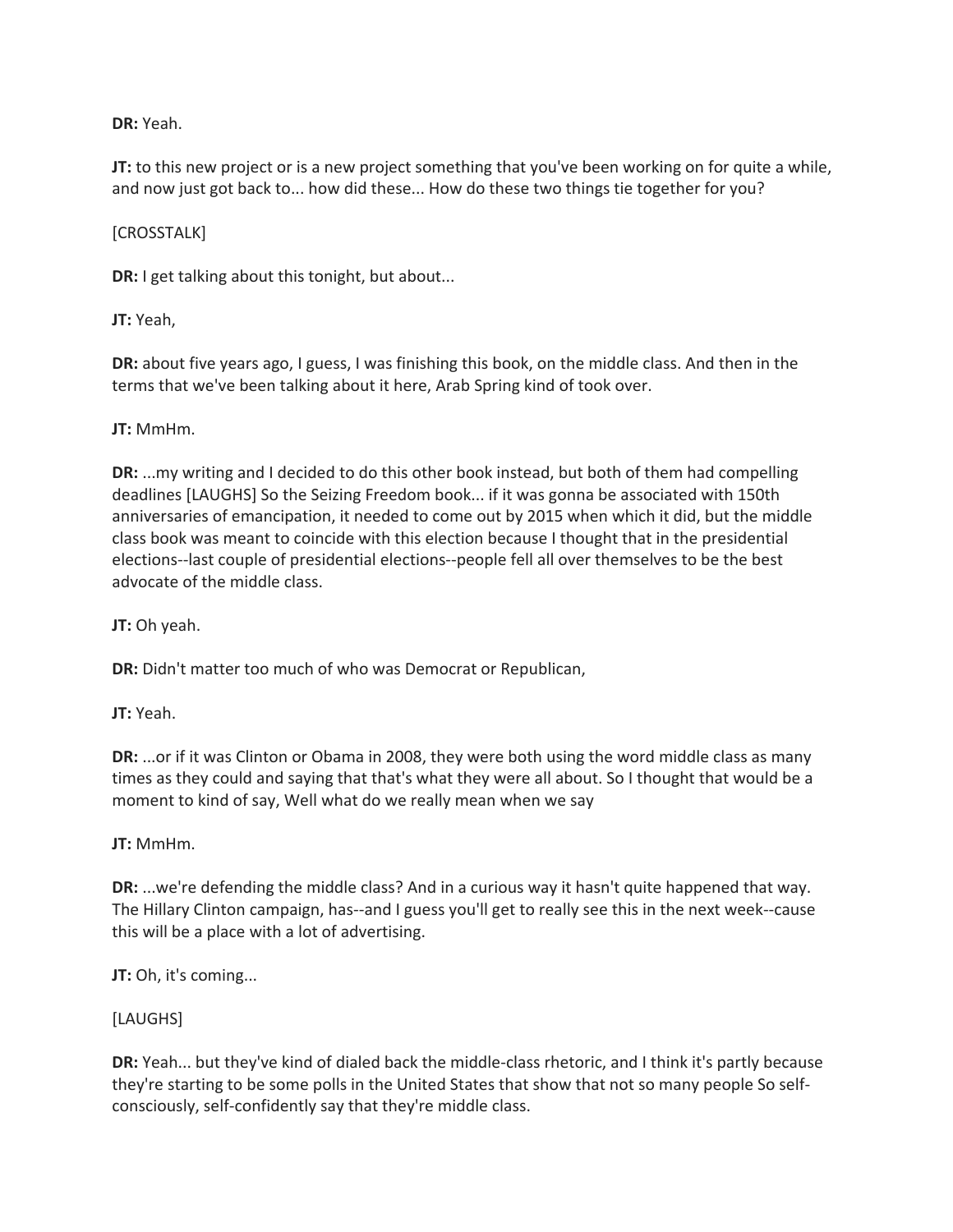# **JT:** Yeah.

**DR:** there was a poll the other day that supposedly 48% of people when offered the choice said that they were working class in the United States now.

# **JT:** MmHm.

**DR:** So that as things fall apart in a lot of middle-class--so-called middle-class--households, I think you've had this change in self-identification and the politicians are the... The posters really are the first people to pick up on that. And so I think kind of strange sort of way, my guess is that Bernie Sanders as a socialist who you might expect to use the term working class a lot ends up being the advocate for the middle class rhetorically. That's what he's fallen into. And a lot of the unions now say that they're preserving the middle class.

# **JT:** Right.

**DR:** So you have this kind of unstable pattern of uses of middle class that in a way I'm kind of glad I fooled around and didn't do the book when I thought I was gonna do it because I think it's becoming even more interesting set of questions about what the middle class is going, what it's even gonna refer to as time goes on.

**JT:** Right. I mean, I think one of the most interesting aspects of that term itself is how it gets deployed either as an umbrella concept, for everyone in the United States, right? Or for one little narrow group. And I mean now both Clinton and Sanders have referred to poor people in this campaign as of their "thing" ...you know people who exist. The working poor, has now become a term that...

# **DR:** Yeah...

**JT:** and both of them are using to actually talk in that... of course, for Clinton still the middle class is the highest one she'll talk about, and Sanders will at least refer to Super Rich elites, whatever term it is that he puts on it...

#### [CROSSTALK]

**DR:** Yeah... yeah, that's another legacy of occupy, I think.

**JT:** Yeah. Oh for sure.

**DR:** It just sorta elbowed its way...

**JT:** And I mean the Sanders himself has been very clear about that, he said, in many interviews that the only reason he's even able to even do this...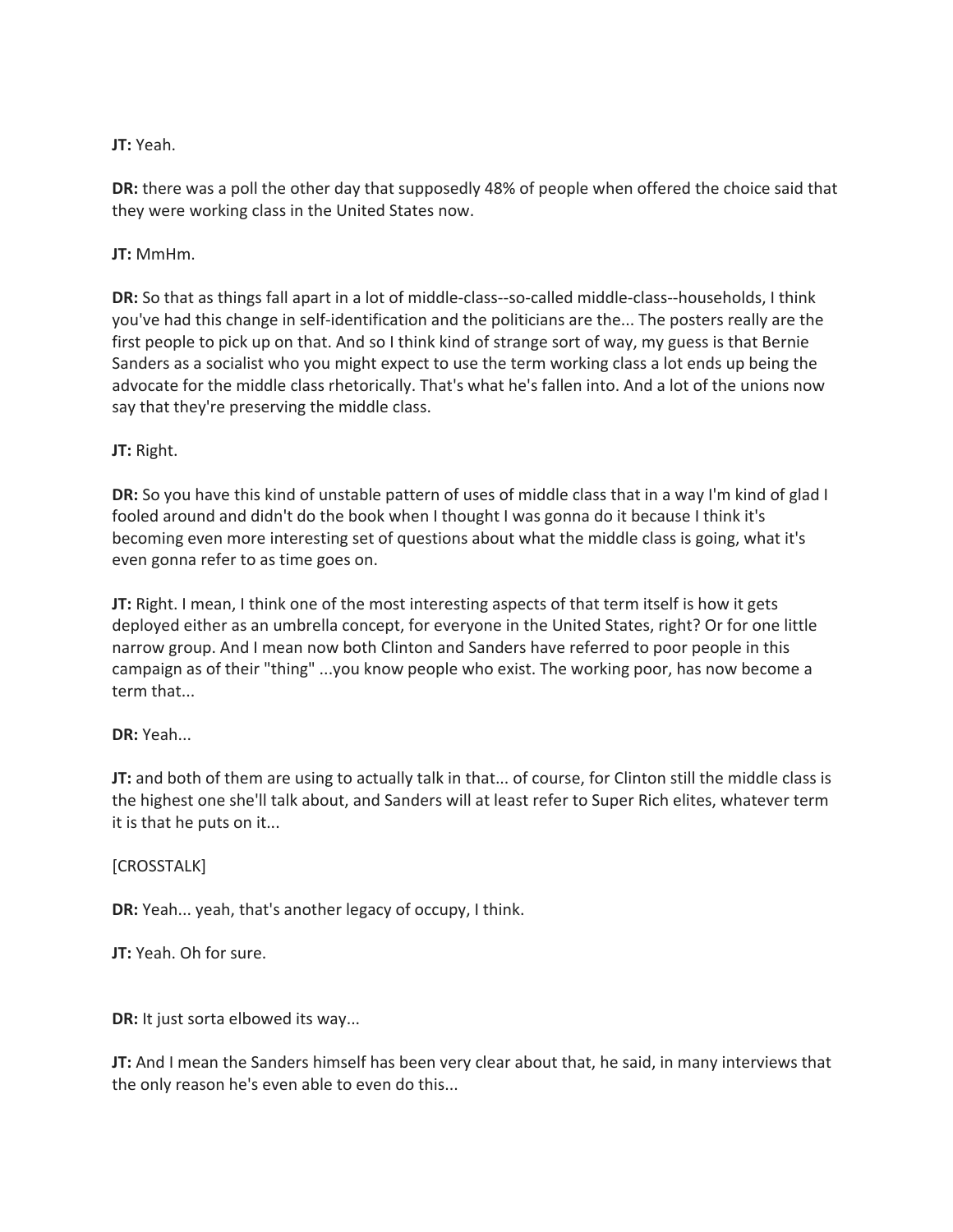**ME:** is because the [INAUDIBLE] 99% of the world...

**JT:** Yeah.

**DR:** Yeah

**ME:** something that Occupy [INAUDIBLE]

**JT:** Exactly.

**DR:** Which actually also influenced my thinking because one of the things that-- I come, I write mostly from a Marxist tradition--and one of the things that was a habit for us as Marxists, was to say, When we'd see these polls that 90% of United States citizens believe that they're middle class... or if the questions asked in a certain way, they'll say that they're middle class... Our response was to kind of say, Well that's that's stupid. They should be convinced to own being working class, and are the questions should be asked in a different way? But then, Occupy the 99% and the 1% is very like that 90% middle class break down. So I had to kind of rethink that the 99% and 1% however, imprecise really did have an impact...

**JT:** MmHm.

**DR:** ...in getting class in a general way back into the discussions in US discourse. And so maybe there was something about this huge middle class, self-identification that we could also look at and try to figure out what was really going on there...

**JT:** MmHm.

**DR:** ...without just saying...No, it's wrong

**ME:** Right.

**DR:** ...and not being able to say anything after

**JT:** Yeah.

**DR:** after that...

**ME:** So do you think that the middle class... there is a some kind of liberatory project that could be based on the idea of a middle class?

**DR:** I'm not sure.

[LAUGHS]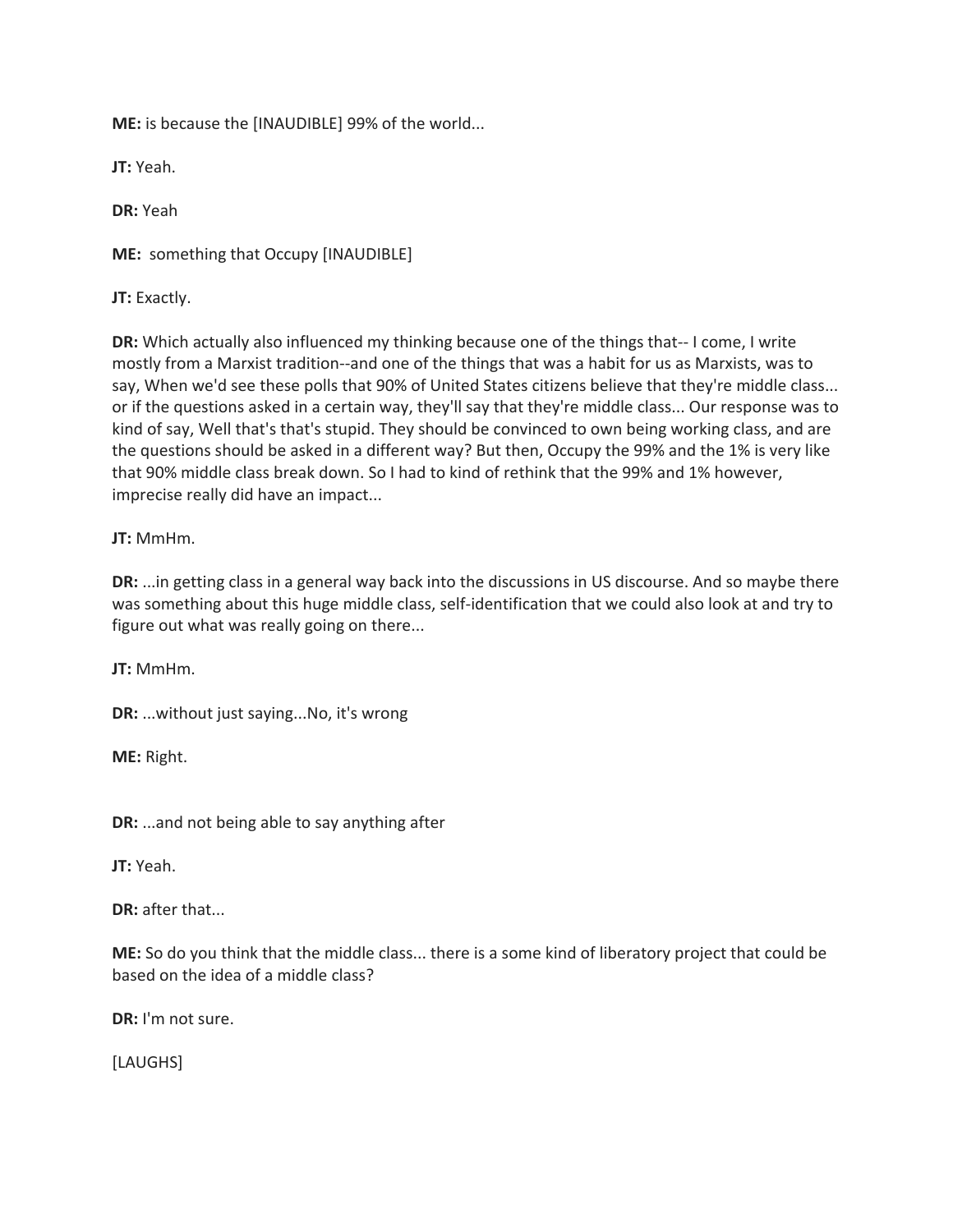**DR:** And after all this, I'm still not sure, but what I am increasingly trying to argue is that the middle class actually... that we need to explain why 90% of the people sometimes think that they're middle class and in doing that, you know, I... As materialists, we can't just say, Oh they're fooled, they're always fooled.

[LAUGHS]

**DR:** So, I wanna argue that the middle class actually grows out of common experiences in social relations, but that mostly those experiences are not pleasant experiences.

**JT:** MmHm.

**DR:** So one of those is that the middle class historically has been the class with access to credit, and the whole idea of character and credit...

**JT:** MmHm. MmHm.

**DR:** ...has meant that the middle class is the borrowing class among--obviously the very rich have access to credit in a completely different way--but the middle class is really for a hundred years now, particularly an indebted group of people.

**JT:** MmHm.

**ME:** MmHm.

**DR:** ...and not just in the last ten years, but throughout. Surveilled labor and being judged at work by your personality has been hallmark of what it means to be middle class.

**JT:** MmHm.

**DR:** And so, when novelists were trying to portray the US middle class in the early 20th century...

**JT:** MmHm.

**DR:** ...again and again, they wrote about lower middle class young women who were kind of the most looked at

**JT:** MmHm.

**DR:** ...workers in society.

**JT:** MmHm.

**ME:** MmHm.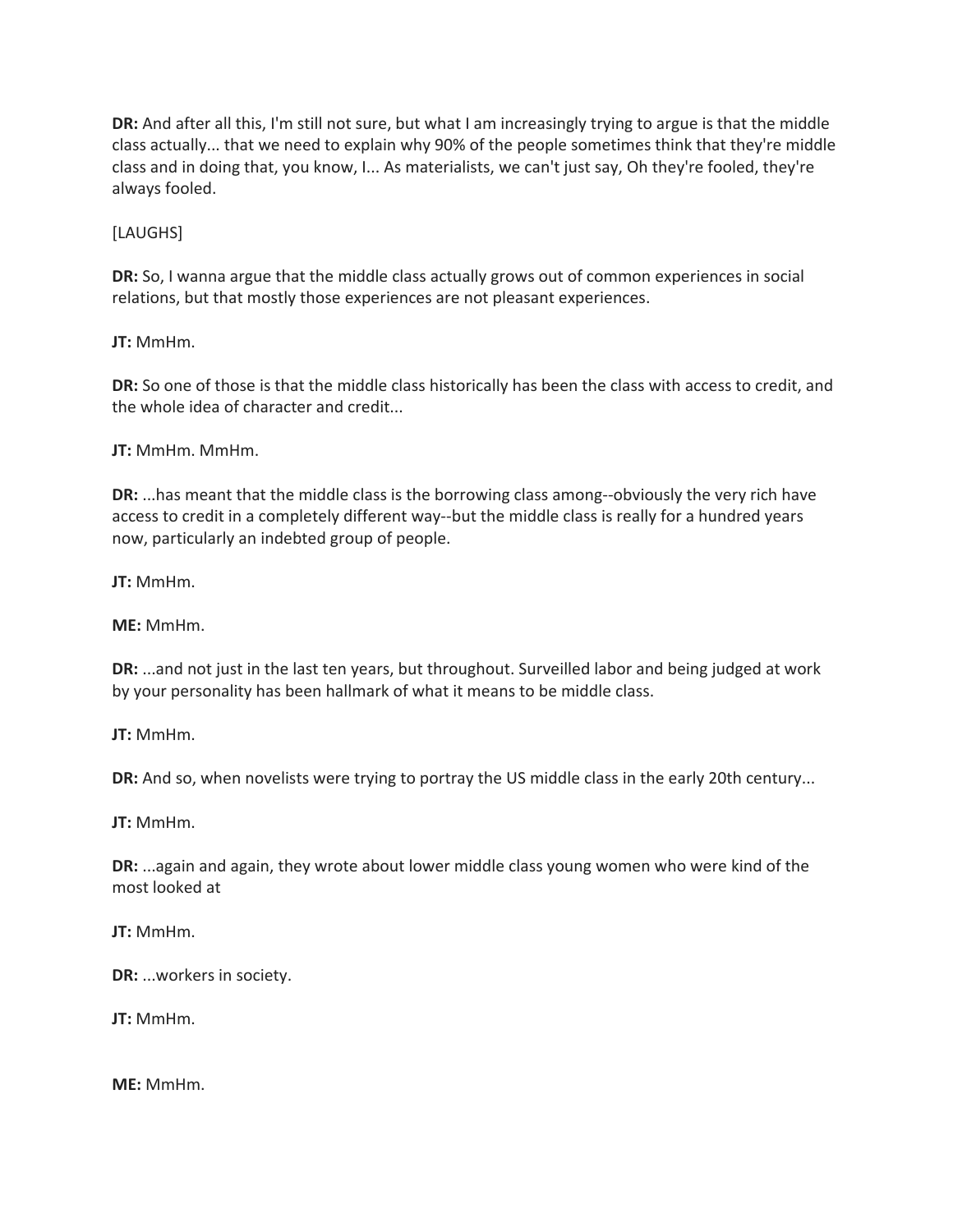#### [CROSSTALK]

#### **DR:** The most judged

#### **JT:** The most precarious

**DR:** by their appearance and their way of being and the expectations and their fashions and so, it's Kitty Foyle or it's Sister Carrie or it's that kind of a character that

#### **JT:** MmHm.

**DR:** that told us what the middle class was. But in general office workers, and sales people, if you go all the way back to Bartleby as a fictional character, white collar worker, these are the people whose boss is right there, observing them, whose personalities count as

#### **JT:** MmHm.

**DR:** ...sales people, so... and often middle-class people are quite overworked, they're the group of people that that don't have protections of federal labor law. If they're salary, they don't have protection regarding over-time.

# **JT:** MmHm.

**DR:** ...so when we say now people work longer than they did 50 years ago a lot of that is concentrated in office work and in certain kinds of service work, so I want to kinda connect middle class with misery, rather than the thing that we get to and then we made it

#### **JT:** MmHm.

**DR:** ...and that we have to preserve. Because I think that in some ways it's increasingly impossible to live a happy middle-class life in the United States for most people. And it's not just that people fear they're falling. It's also that they fear that it's a miserable way to live anyway if you're... You know, if you're working 60 hours a week in order to be in debt and consume and try to get some little bit of dignity through the consumption that you don't have at work. I think it's a... It's not just something that people aspire to, I think it's also something that people are anxious about and fear and they don't just fear falling out of it. They fear staying in it...

#### **JT:** MmHm.

# **ME:** MmHm.

**DR:** it's not a place for people to thrive. So that's kind of what I'm arguing for is a materialist view that starts from surveillance at work, over work--in terms of hours--satisfaction through consumption. And you can see then how among wage workers, the group that was most talked about as middle class are auto workers at the height of trade unionism so people talked about them as blue-collar aristocrats or middle class workers and they were an extraordinarily, surveilled...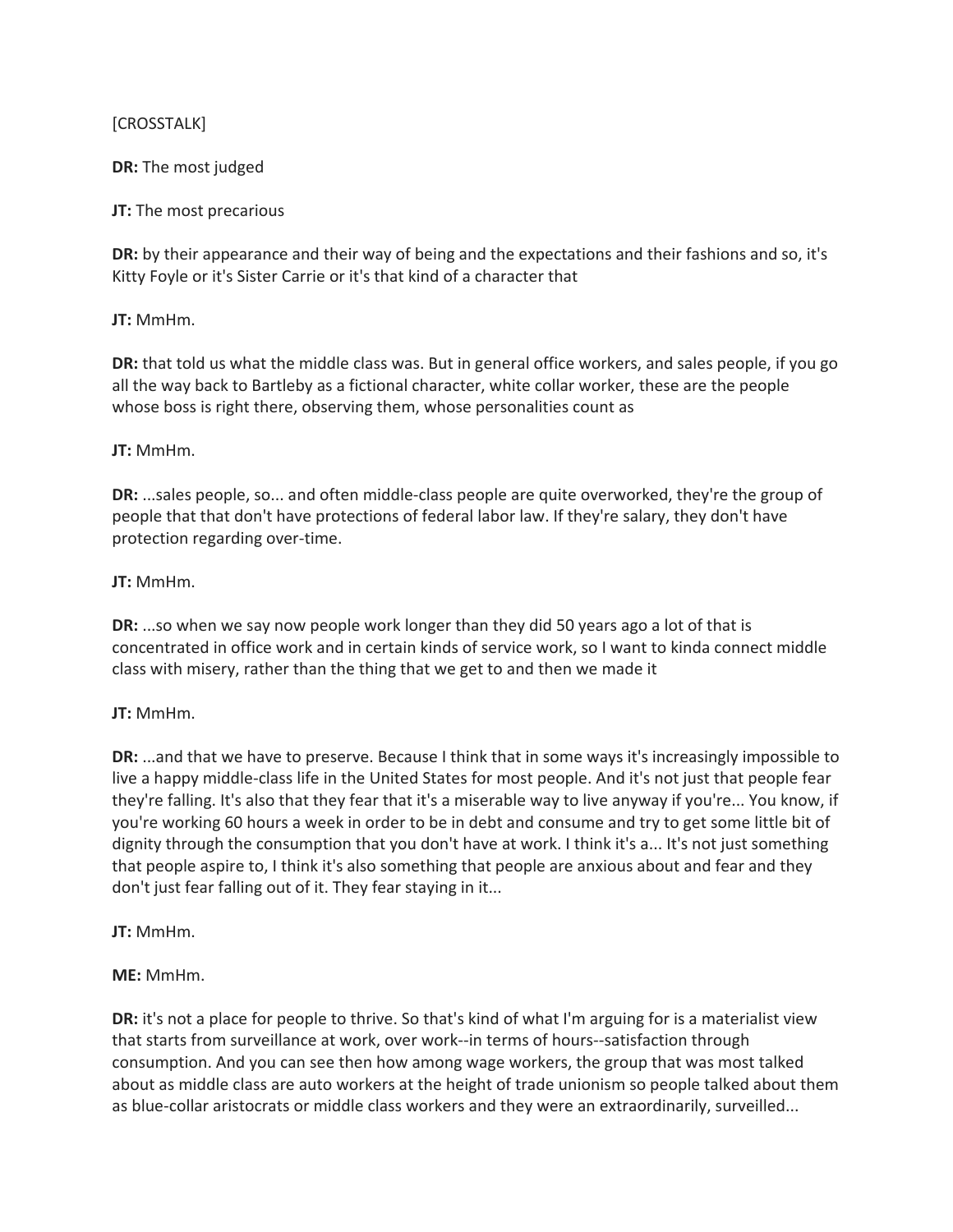#### **JT:** Yeah.

**DR:** ...group of people. They were people after World War II who went into debt to buy houses and whose response was to then take as much over-time as they could possibly get. I know so many auto workers growing up, who had a very nice cabin that they had been able to build out in the woods somewhere. And they worked seventy hours a week [LAUGHS] to have the cabin and they couldn't... you know, they could never go because of that. So, I'm kinda interested in how those things structure a middle-class existence.

**JT:** I mean, one thing... as you're talking that I'm wondering is like what are the ways in which race inflects your story of the middle class?

**DR:** Yeah, yeah, I mean, one of the things that is really interesting is that if you put, if you graph middle-class wealth kind of say the people who lie in the percentile between the thirtieth percentile and the seventieth percentile of wealth and you kinda call that the middle class, if you graphed that, the white middle-class wealth is like 15 times as much as black middle class wealth.

**ME:** MmHm.

**DR:** So if you wanna talk about a black middle class and you do it by percentiles within

**JT:** MmHm.

**DR:** The black community, those are still people that have almost no or negative wealth. They might have more income, but they have very little wealth. So that... the idea of middle class, I think, obscures race in certain in certain ways. When we talk about the Black middle class, there's a lot of political commentators now who sort of wanna explore class within the black community--Adolph Reed and Keeanga Taylor and people--and I think it's a very important discussion to have, but we ought to realize that we're talking about people who have within the whole society often very little...

**JT:** MmHm.

**DR:** ...wealth. Have historically had the kind of black middle class occupation that Franklin Frazier wrote about in Black Bourgeoisie was a postal worker.

#### **ME:** Right

**DR:** ...or was a Pullman porter on the railroad trains. That wouldn't have been a middle-class occupation necessarily in the larger.

#### **JT:** Yeah.

**DR:** ...society, but in the black community it was. So I'm trying to tease out some of that, but this is the first book I've written in a long time that's not mostly about race.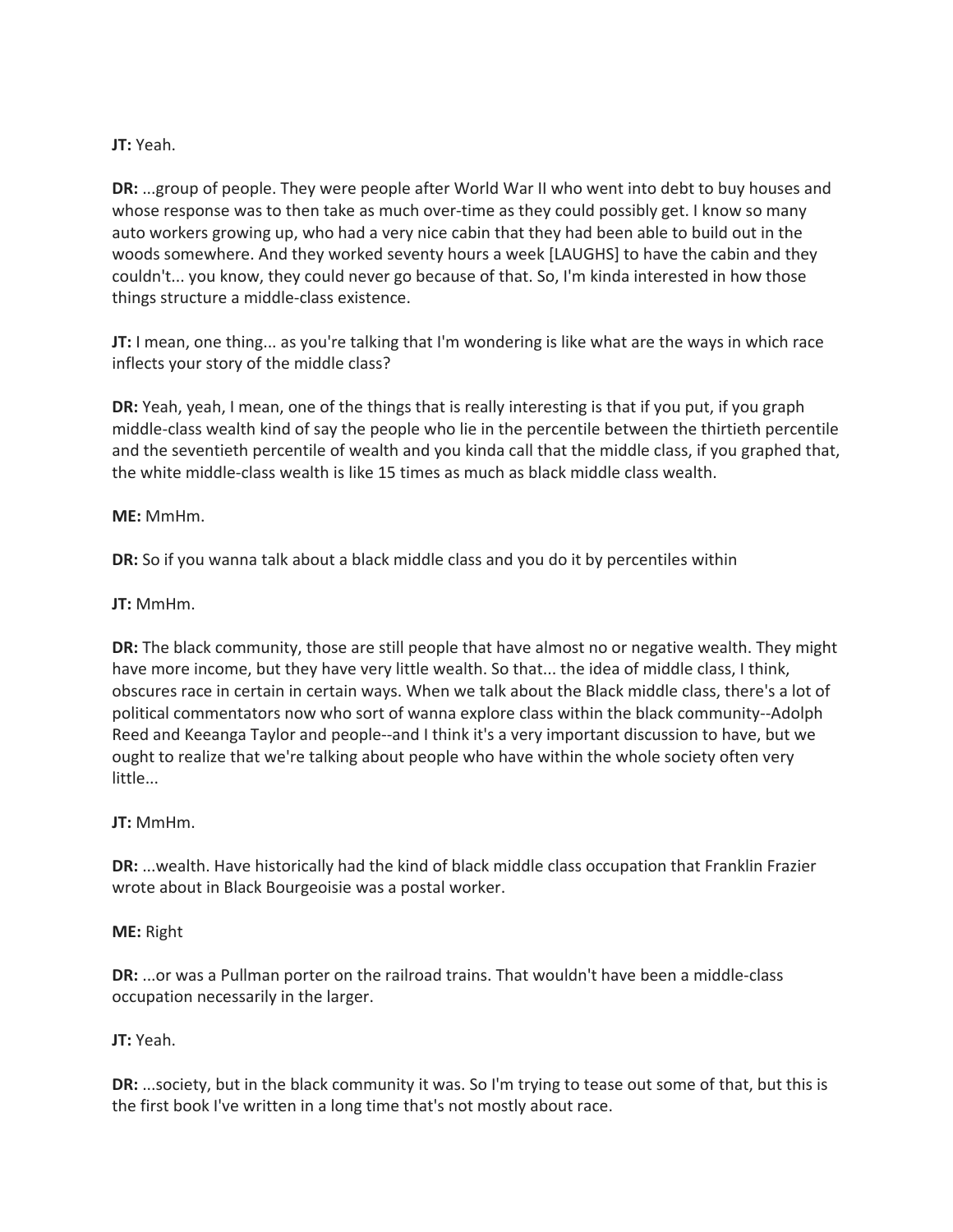**JT:** MmHm.

**DR:** ...so I'm also trying to figure out where it fits into this larger--or different--story.

**JT:** Yeah, except, I mean, in certain ways, since you're telling a 20th century story, it's very much about the state building whiteness.

**DR:** Oh yeah

**JT:** Right? through...

**DR:** Of course... yeah.

**JT:** the subsidizing many of these these trappings of the middle class.

**DR:** yeah, the suburb, the...

**JT:** Yeah.

**DR:** yeah... and even white-collar and sometimes... The first presidential campaign that really road the term middle class a lot was Bill Clinton's first victorious campaign. And the polster who engineered that campaign was very important for a while. A more or less Marxist academic, a political scientist named Stanley Greenberg. And when Greenberg, wrote his book on that campaign he called it middle class dreams. It was a study of voters in this county outside of Detroit and they're continually referred to as middle class...

#### **JT:** MmHm.

**DR:** ...people. And then only years later do people realize that these were auto workers and that his research was actually funded by the UAW, but he doesn't ever let themselves let them talk about themselves, as workers. They talk about themselves as middle class, and their grievances are about black people or about welfare, and so he kind of allows for this discourse that's centered around the fact that for many of them... and he says this at one point, being middle class and being white and being anti-black or kind of all part of us...

#### **JT:** MmHm.

**DR:** ...of one package and his--the kind of Clinton position, the Greenberg position--was Well, we have to understand that, and we have to dial back on demands for affirmative action, and we have to accelerate rhetoric about crime and welfare as we know it, if we're ever gonna capture those middle class people. But in some ways, these were actually working class people whose racism, made them identify very strongly as middle class...

**JT:** MmHm.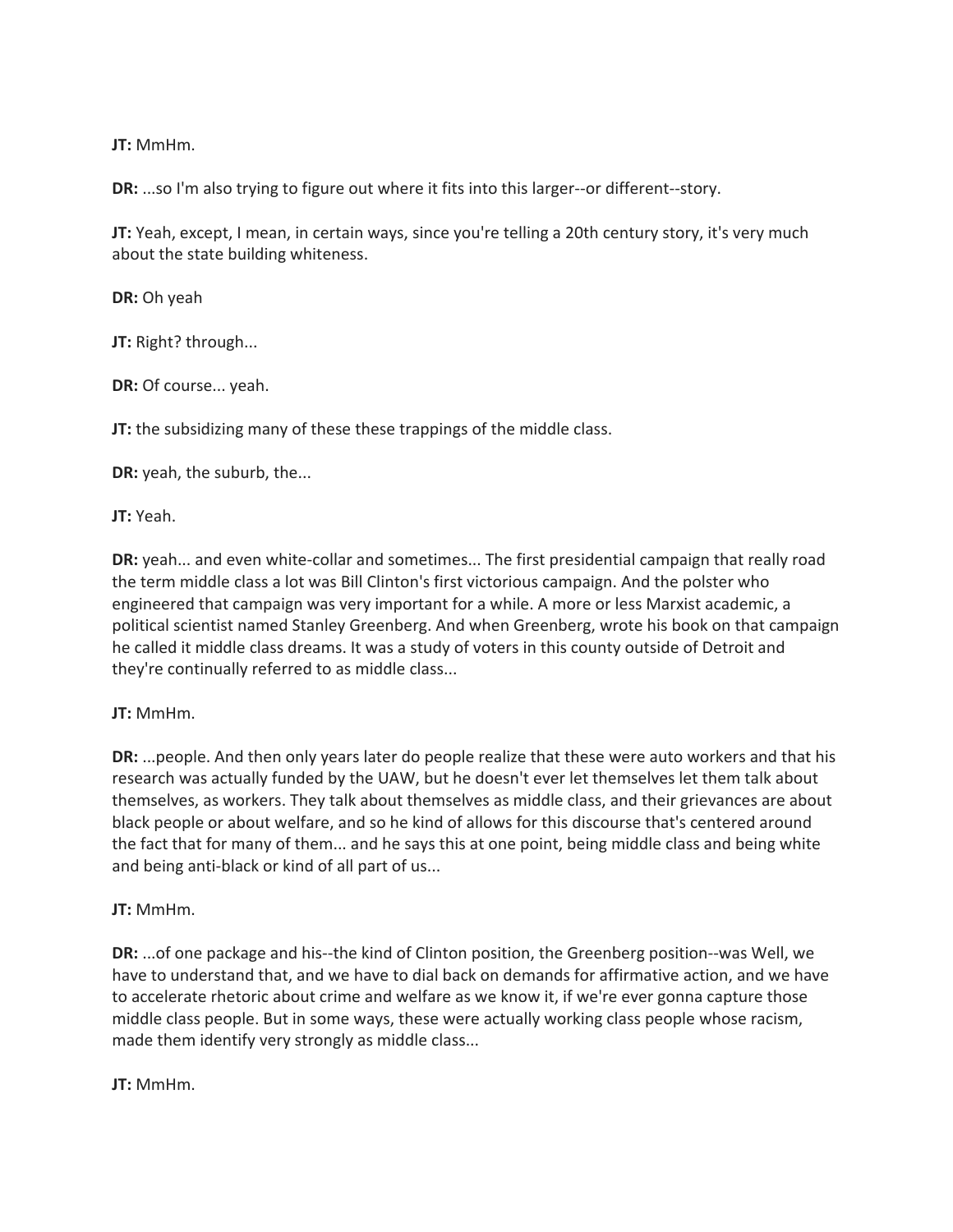**DR:** ...at least in those interviews.

**JT:** So, I mean I think we're coming a little bit to the end of our time here, but I know Mohammed and I were talking about something as we were putting this interview together, which is that you've written 11 books at this point something like this. Ten or eleven books...

[MURMURS]

**DR:** Maybe...

[LAUGHS]

**JT:** And you've made some references to your political trajectory here and there, so what have been some of the larger themes or commitments that have motivated your academic work?

**DR:** MmHm.

**JT:** Like how have you thought about your scholarly work in the context of what it means to be a human? [LAUGHS]

**DR:** Yes.

**JT:** ...in the 20th century.

**ME:** MmHm.

**DR:** Well, I only went to graduate school because the New Left ended in the way that it ended, I kind of came along at the very end, the last part of SDS... I was at a campus so small that we didn't really even realize that SDS didn't exist anymore [LAUGHS] so we still had a very vibrant SDS chapter, and went to national meetings and stuff, but it was over in many ways, and then when it was definitively over in 1974... I was getting ready to law school and somebody told me that you could go to graduate school and read books, and actually you get paid a little bit for it, and I thought, Oh well that's what I'm interested in because I wanted to figure--I didn't think I'd teach--I had been teaching high school a little bit, by then, and I liked that, but I didn't think I'd like colleges, and so I went to Northwestern, just thinking I'll do this for four years, and try to figure out what happens to social movements.

**JT:** MmHm.

**DR:** And then by then there started to be some other social movements that were important, and so I didn't have such a postmortem view of what I was doing. I had thought that that were still struggles to be had, and I liked the teaching, I came to figure out that I liked the teaching part of it. But my formative influence was, I was in Summers, I was in a little town at the bottom of Illinois, where the Ohio and Mississippi meet called Cairo, and... And it got the Civil Rights Movement so late that it already was time for black power, so there was this extraordinarily exciting movement, some of those same people that were in Chicago, came down and helped lead struggles in Cairo.